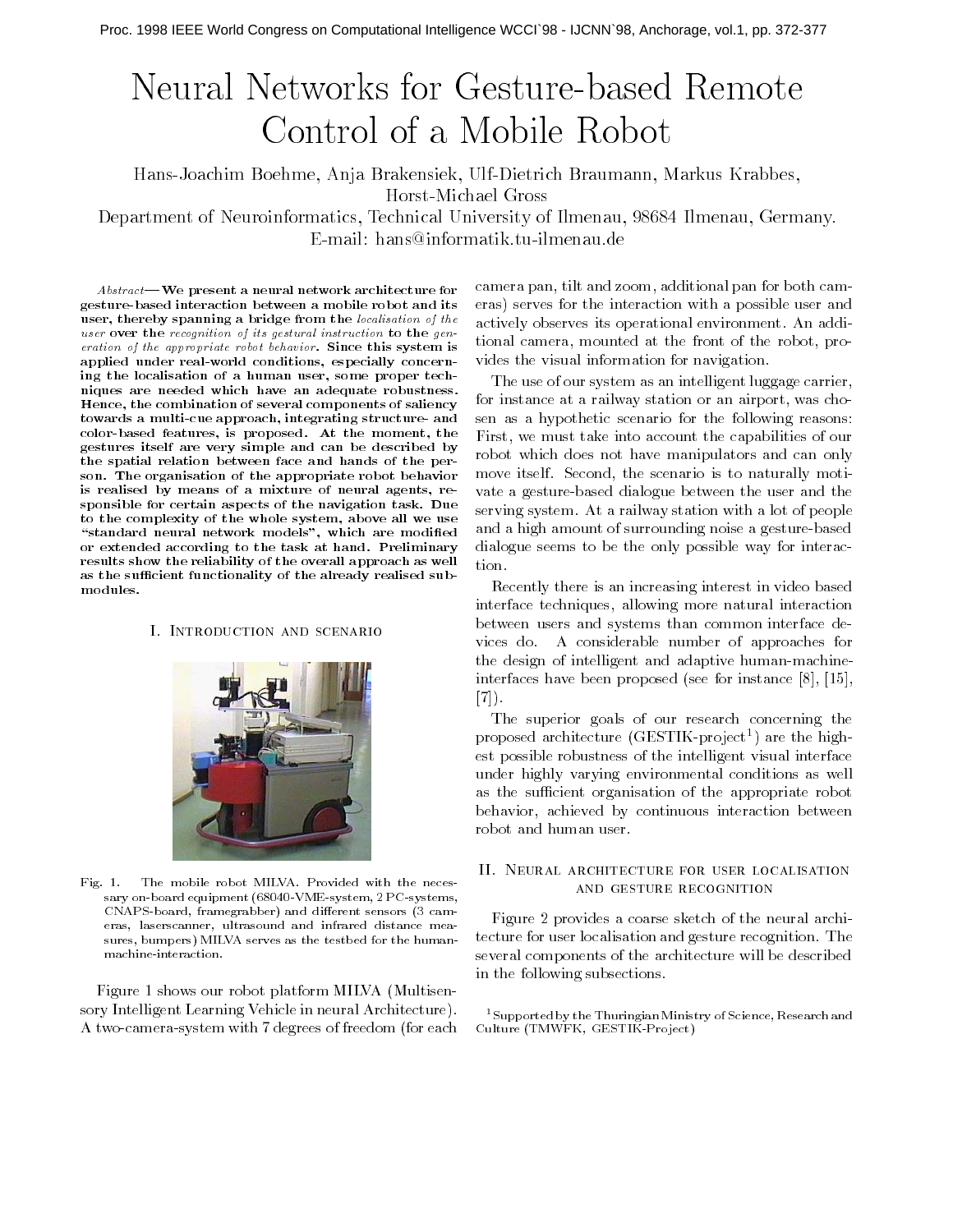

Fig- - Building blocks of the neural architecture for user locali sation and gesture recognition

#### A- Multicue approach for user localisation

Initially both cameras of the two-camera-system operate in wide-angle-mode in order to cover the greatest possible area of the environment. Multiresolution pyramids transform the images into a multiscale rep resentation Four cue modules which are sensitive to skin color, facial structure, structure of a head-shouldercontour and motion, respectively, operate at all levels of the two pyramids. The utility of the different, parallel processing cue modules is to make the whole system robust and more or less independent of the presence of one certain information source in the images Hence we can handle varying environmental circumstances much easier, which, for instance, make the skin color detection difficult or almost impossible. Furthermore, high expense for the development of the cue modules can be avoided see   -- too

#### a) Skin color

For the generation of a skin color training data set, portrait images of different persons (of our lab) were segmented manually The images were acquired under ap propriate lighting conditions (typical for our lab environment).

In order to obtain almost constant color sensation, first we map the RGB color space into a fundamental color space and employ a color adaptation method (see return into the RGB color space and the RGB color space and decreasing the RGB color space and decreasing the fine a 2-dimensional Gaussian function via calculation of the mean and the covariance of that skin color data set to model the obtained skin color distribution roughly Furthermore, if a face region could be verified, a new Gaussian model is created, more specific for the illumination and the skin type at hand. Via this model the

detection of skin colored regions, especially hands, can be improved. This is very important because the hand regions cannot be segmented by structural information  $\mathbf{r}$  to the set of  $\mathbf{r}$  too  $\mathbf{r}$ 

A more detailed description of our skin color investi gations and a constant in particular in the found in  $\mathbb{R}^n$ 

### b) Facial structure

In our scenario we assume that a person is an intended user if its face is oriented towards the robot

The detection of facial structure uses the gray value image and employs eigenfaces generated by a principal component analysis (PCA) of the images contained in the ORL data set  $(http://www.cam$ orloop is to the image of the image of the interest  $\mathcal{A}$  . regions - x - pixels used for the PCA were extracted manually and were normalised by their mean and stan added to the international contract the international contract of the international contract of the international contract of the international contract of the international contract of the international contract of the in age is processed with  $3$  eigenfaces (largest eigenvalues). Besides the preprocessing steps, the classification of the obtained fit values remains a difficult problem. The best results we achieved with a supervised Growing-Neural-Gas Tarribus (The Castle Gas Castle Countries of the Mapping from the Castle Countries of the Castle Countries the fit values to 2 classes (face, no face). For the training of the GNG a data set of - positive face and negative (no face) examples was created. To improve the generalisation ability of the network, we implemented a bootstrap algorithm  which encloses false classied image regions into the set of the negative examples au tomatically



 $F$  aligned faces-dimensionally aligned faces-dimensionally aligned faces-dimensionally aligned faces-dimensionally  $F$ are marked in the right image likelihood higher than --

The performance of the face detection is demonstrated in ogste til manne manninge taken from provinse pro cessed False positive detected regions cannot be avoided entirely (top right), but this region very likely covers no skin color, and therefore, by combining skin color and facial structure such mislocalisations can be rejected

#### c) Head shoulder contour

Similar to the detection of facial structure, the localisation of a head-shoulder-contour operates on the gray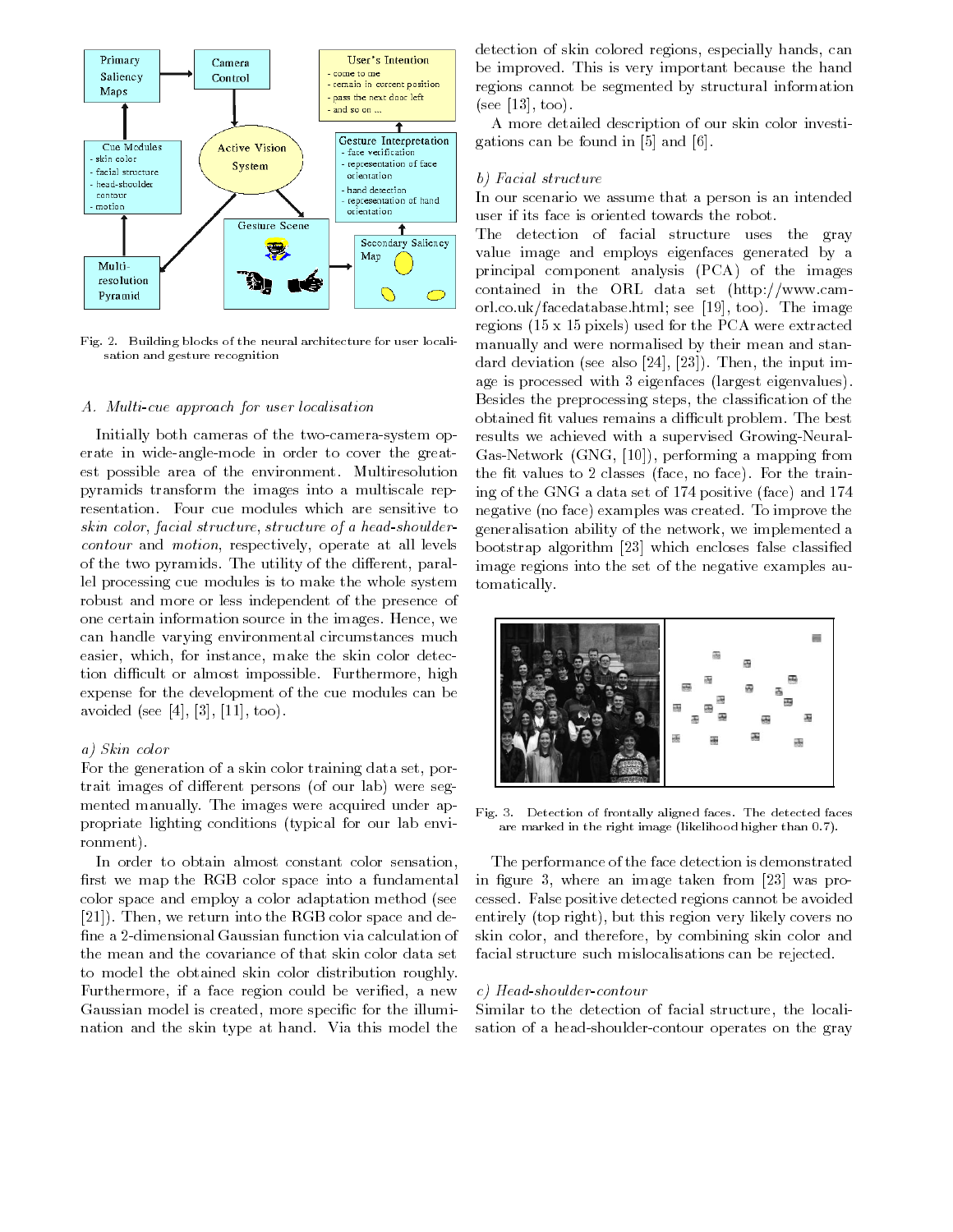level image of each level of the multiresolution pyramids The basic idea is to use an appropriate spatial configuration of Gabor filters (filter arrangement, see figure 4) and to classify the obtained filter outputs by a specially tuned distance measure (Hamming distance) between the actual filter outputs and a prototype.



Processing scheme for detection of a head-shoulder-Fig- contour.

### d) Motion

our favoured and the contract of the contract of the contract of the contract of the contract of the contract of the contract of the contract of the contract of the contract of the contract of the contract of the contract Based on image differentiation motion is detected in the first step, leading to a binary motion energy image. The second step accumulates this motion energy over a cer tain period of time resulting in a motion history image This approach is reliable especially for the following rea son: The detection as well as the accumulation of motion could be realised via dynamic neural fields, and by means of different sets of parameters of such fields, different task specific aspects of motion information can be obtained

### $e)$  Dynamic neural fields for generation of primary saliency maps

All cue modules supply input for the primary saliency maps at each level of the multiresolution pyramid, as shown in figure 5.

To achieve a good localisation a selection mechanism is needed to make a definite choice. This is not limited to a two-dimensional position. Since we use five resolutions (fine to coarse) we actually can localise persons even in different distances. Therefore, a neural field (array) for selection of the most salient region should be three dimensional

Those fields can be described as recurrent nonlinear  $\mathcal{A}$  - and systems controlled to the selection of the selection of the selection of the selection of the selection of the selection of the selection of the selection of the selection of the selection of the selection tion task we need a dynamic behavior which leads to



Fig- - Generation of a scale space pyramid of primary saliency maps

one local region of active neurons successfully compet ing against the others i e the formation of one single blob of active neurons as an equilibrium state of the field. The following equations describe the system 

 $\overline{+}$ 

$$
\tau \frac{d}{dt} z(\vec{r}, t) = -z(\vec{r}, t) - c_h h(t)
$$

$$
c_l \int_R w(\vec{r} - \vec{r}') y(\vec{r}', t) d^2 \vec{r}' + c_i x(\vec{r}, t) \tag{1}
$$

with 
$$
w(\vec{r} - \vec{r}') = 2 \exp(\frac{-3|\vec{r} - \vec{r}'|^2}{2\sigma^2})
$$
  
 $-\exp(\frac{-|\vec{r} - \vec{r}'|^2}{\sigma^2})$ , (2)

$$
y(\vec{r}, t) = \frac{1}{1 + exp(-z(\vec{r}, t))}
$$
 and (3)

$$
h(t) = \int_{R} y(\vec{r}^{\prime\prime}, t) d\vec{r}^{\prime\prime} \tag{4}
$$

Herein  $r = (x, y, z)$  -denotes the coordinate of a neuron,  $\mathcal{F}_t$  is the activation of a neuron  $\mathcal{F}_t$  as the  $\mathcal{F}_t$  is the set the activity of this neuron will be achieved the chicking. input,  $h(t)$  is the activity of a global inhibitory interneuron,  $w(r-r$  ) denotes the function of lateral activation of  $\,$ neuron - neuron - surrounding neighbourhood R Furley - sur ther,  $\tau$  is the time constant of the dynamical system and  $\sigma$  is the deviance of the gaussians determining the function of lateral activation. For the computation we used the following values for the constants:  $c_h = 0.025$ , clift and citation is constant and constantly in the constant of the constant of the constant of the constant of the constant of the constant of the constant of the constant of the constant of the constant of the constant with  $\frac{1}{\sqrt{2}}$  ,  $\frac{1}{\sqrt{2}}$  ,  $\frac{1}{\sqrt{2}}$  ,  $\frac{1}{\sqrt{2}}$  ,  $\frac{1}{\sqrt{2}}$  ,  $\frac{1}{\sqrt{2}}$  ,  $\frac{1}{\sqrt{2}}$  ,  $\frac{1}{\sqrt{2}}$  ,  $\frac{1}{\sqrt{2}}$  ,  $\frac{1}{\sqrt{2}}$  ,  $\frac{1}{\sqrt{2}}$  ,  $\frac{1}{\sqrt{2}}$  ,  $\frac{1}{\sqrt{2}}$  ,  $\frac{1}{\sqrt{2}}$  ,  $\frac{1}{$ function of lateral activation reachs over 5 pixels and 3 pixels in z-direction, respectively (anisotropic neighbourhood

The results of the systems shall be qualitatively il lustrated in figure 6. The presented results are exem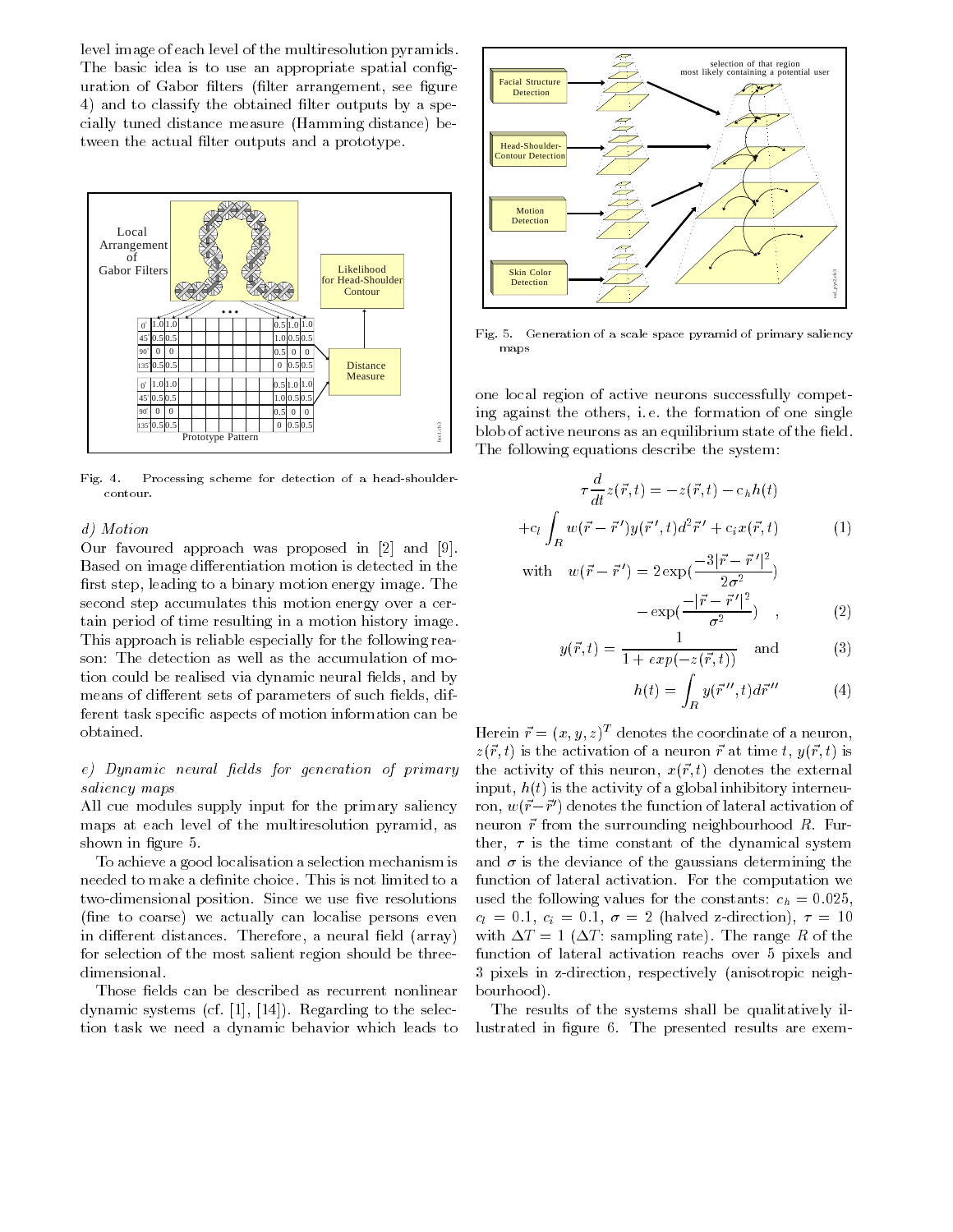plary the usage of the shape of contour provides one solution for the person localisation problem, even under quite different conditions. In our ongoing work, the same principle is extended to the whole saliency pyramid in tegrating all cue modules. The novel approach with a three-dimensional dynamic neural field can be assessed as robust method for the selection process, very reliable for the task at hand



Fig- - Input images with marked headshouldercontours ob tained at the different levels of the multiresolution pyramid by the proposed method;  $left$  without dynamic selection; *right*: by means of dynamic selection (white rectangles mark right by means of dynamic selection white rectangles mants the highest likelihood).

#### B- Control of the twocamerasystem

A camera control module, based on a neural approach proposed in proposed included for the control of the control two-camera system. The basic idea is that a definite configuration of the cameras is assumed. Therefore, after a possible user (face region) was located in either camera image the second camera is directed towards this user This is realised by means of controlling the pan/tilt of this camera as well as the additional pan for both cameras. Therefore, the initial camera configuration (especially the base distance) remains stable.

As soon as a possible user (face region) is detected in one of the camera images, this camera serves as *general* $view\text{-}camera$ , whereas the second camera becomes the gesture-camera. The necessary distance estimation is provided by the cue modules detecting structural infor mation (face and head-shoulder-contour). The resulting gesture scene should contain all gesture-relevant parts of the intended user. Furthermore, the gesture-camera is controlled such that the expected face region will appear on a predefined position in the image with a predefined scale, too. Hence, we do not have to ensure scale invariance by the further processing steps



Fig- - Possible intuitive gestures poses from left to right they cours they the following meanings for the robot hellowing the move rights.

#### C- Detection and interpretation of gestures

#### a) Definition of a gesture set

For complexity reasons, we have predefined a gesture alphabet and have assumed only static gestures (poses). which are stable for a certain period of time (see fig.  $7$ ). The mapping between the gestures to be recognized and the associated actions of the robot is predefined, too (see also -

#### b) Generation of the secondary saliency map

A secondary saliency map is created for the gesture scene, which determines the sequential processing of this scene. Similar to the primary saliency map we utilise topographically organised neural fields.

To simplify the task, we mainly employ the skin color information as the input for this field, thereby assuming that the skin color segmentation is robust enough

Because of the camera control, the prominent position and size of a hypothetic face region is known. So, by means of specially tuned field parameters (coupling width and strength) the emergence of an activity blob covering the face region is highly supported. Therefore, the face region will be the first area to be analysed in detail (see the following section). The hand regions become salient, too.

#### $c)$  Face verification and representation of gestures

The next processing step must provide a face verification, that means we have to decide if there is a face at all, and if it is oriented towards the robot.

To obtain this information a very simple method for direct mapping of grey value image parts to the cor responding object orientation (both, faces and hands), based on a MLP network, was tested. Preliminary results show the sufficient functionality of such an approach under certain constraints (unstructured background). At present, the approach is examined under real world conditions. Furthermore, the detailed analysis of faces and hands via a regular grid of Gabor filters and a following classification of the Gabor filter outputs with a neural classical classical classical classical classical classical classical classical classical classical classical classical classical classical classical classical classical classical classical classical classic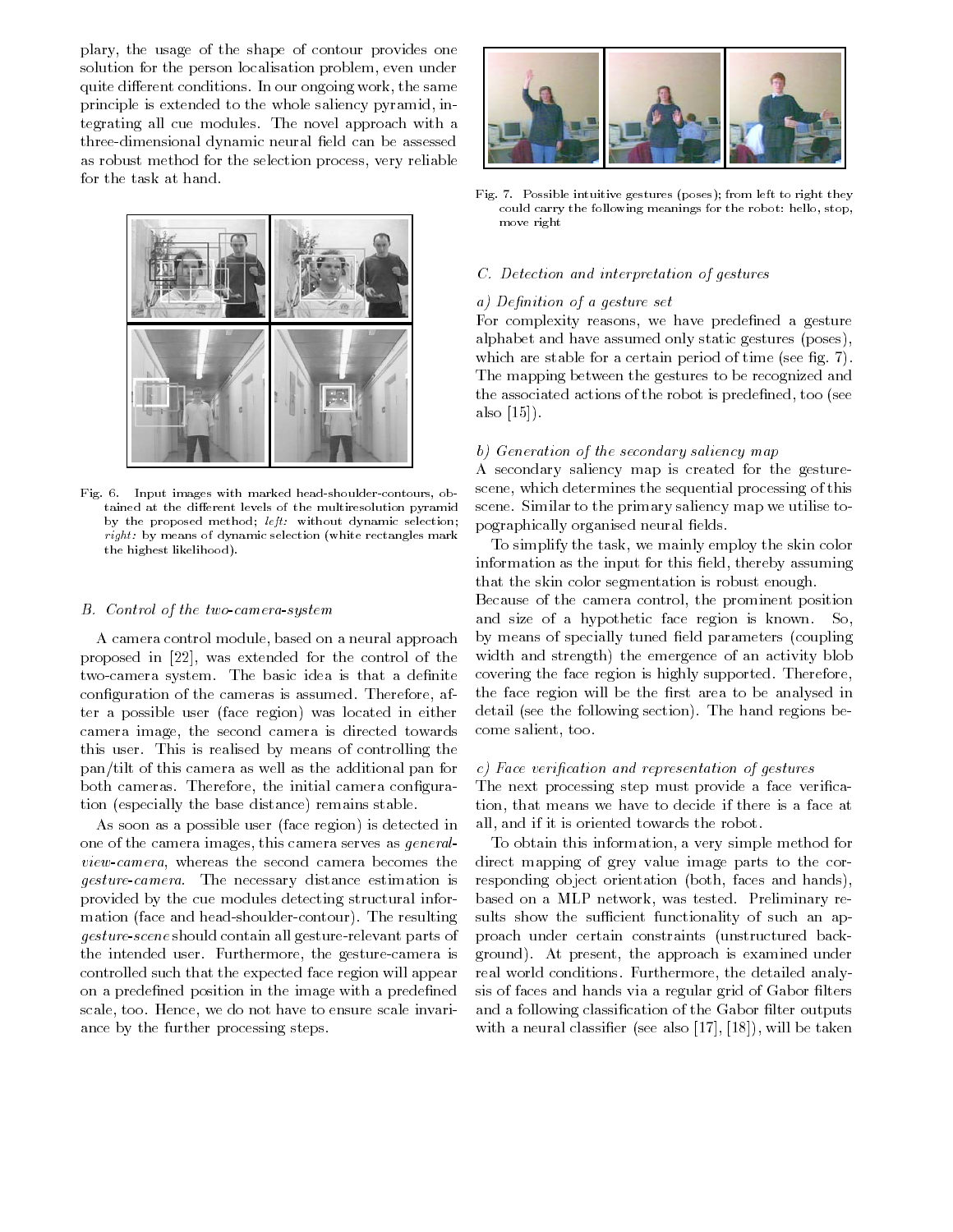into account, too.

If there is no face at the assumed position, the face verification fails. In that case the gesture-camera turns towards the next salient region of the primary saliency maps or returns to the wide-angle-mode.

Besides the face, hand regions become prominent in the secondary saliency map, mostly due to their skin color, but we do not know whether the skin colored regions are hands or skin colored regions of the back ground For simplicity reasons actually we describe the static gestures by means of the spatial relation between of a two-dimensional neural field, coding steering angle face and hands of the person. So, a graph-like data structure is obtained. To decide, whether there is made a relevant gesture at all and what gesture it is, a distance measure between the actually obtained graph and the prototype gesture graphs will be implemented and

## behavior

The superior direction of the research in our depart ment concerns the organisation of adaptive behavior A lot of projects deal with the different aspects of behavioral organisation, such as direct mapping from sensory information to motor commands, organisation of sensorimotor representations, integration of different sensors, organisation of reactive as well as globally planning be havior and so on see all the best so on see all the best so on see all the best so on see all the best sounded havioral performance of the robot MILVA continuously

#### A- Multiagent approach



Fig- - Neural architecture for organisation of complex navigation behavior; see text for explanation

The second part of the GESTIK-project deals with the mapping from sensory situations to articulated be havior. Figure 8 outlines the corresponding architecture. The basic idea is that different neural agents are trained

to become experts for certain navigation tasks or actions respectively (turn left, straight ahead, turn right). The design of the neural agents is grounded on the ALVINN approach proposed by Pomerleau  well known as a kind of imitation learning. The ALVINN-approach was extended in different directions: i) The input contains a path history including the last perceived sensory sit uations, because the last sensory situations have equal importance for navigation, especially for turnings (depending on the robot geometry). ii) The output consists of a twodimensional neural eld coding steering angle as well as as velocity value in a topological manner iii The selection of the appropriate action is done via a WTA process inside the two-dimensional output field.

To superimpose the action proposals coming from the different neural agents ("action selection" in figure  $8$ ), we utilise a dynamic neural field approach, too. The selected action is assumed as the best one, corresponding to the actual sensory situation

#### B- Integration of users gestural instruction

The interaction between the purely sensory based nav igation behavior and the intention of the user, coming from the gesture recognition module, is realised by means of an additional neural agent ("human manipulation" in figure  $8$ ). The desired robot behavior could be, for instance, "come to me", articulated via the "hello"pose. Then this submitted intention leads to a modulation of the action selection process, such that the moving towards the user is supported. However, the finally selected action will always be determined by the actions possible in the current sensory situation at all In other words, if the user's intention supports the straight forward action, but there is an obstacle in front of the robot, the selection of this action will be inhibited. A detailed description of the multi-agent based organisation of robot behavior can be found in the found in the found in the found in the found in the found in the found i

The investigations described above, concerning the navigation behavior, were carried out using a miniature robot KHEPERA. Currently, we realize and test the submodules of the proposed neural architecture on the MILVA robot for real world human-robot-interaction.

Our preliminary results concerning user localisation clarify, that only the parallel utilisation of different methods leads to appropriate localisation results. Hence, the system becomes much more robust, can handle highly varying environmental conditions and is less dependent on the presence of one certain feature. Depending on the environmental conditions (illumination, image content, distance between robot and user) which can neither be influenced nor be estimated a priori, the different cue modules provide more or less confident results. For